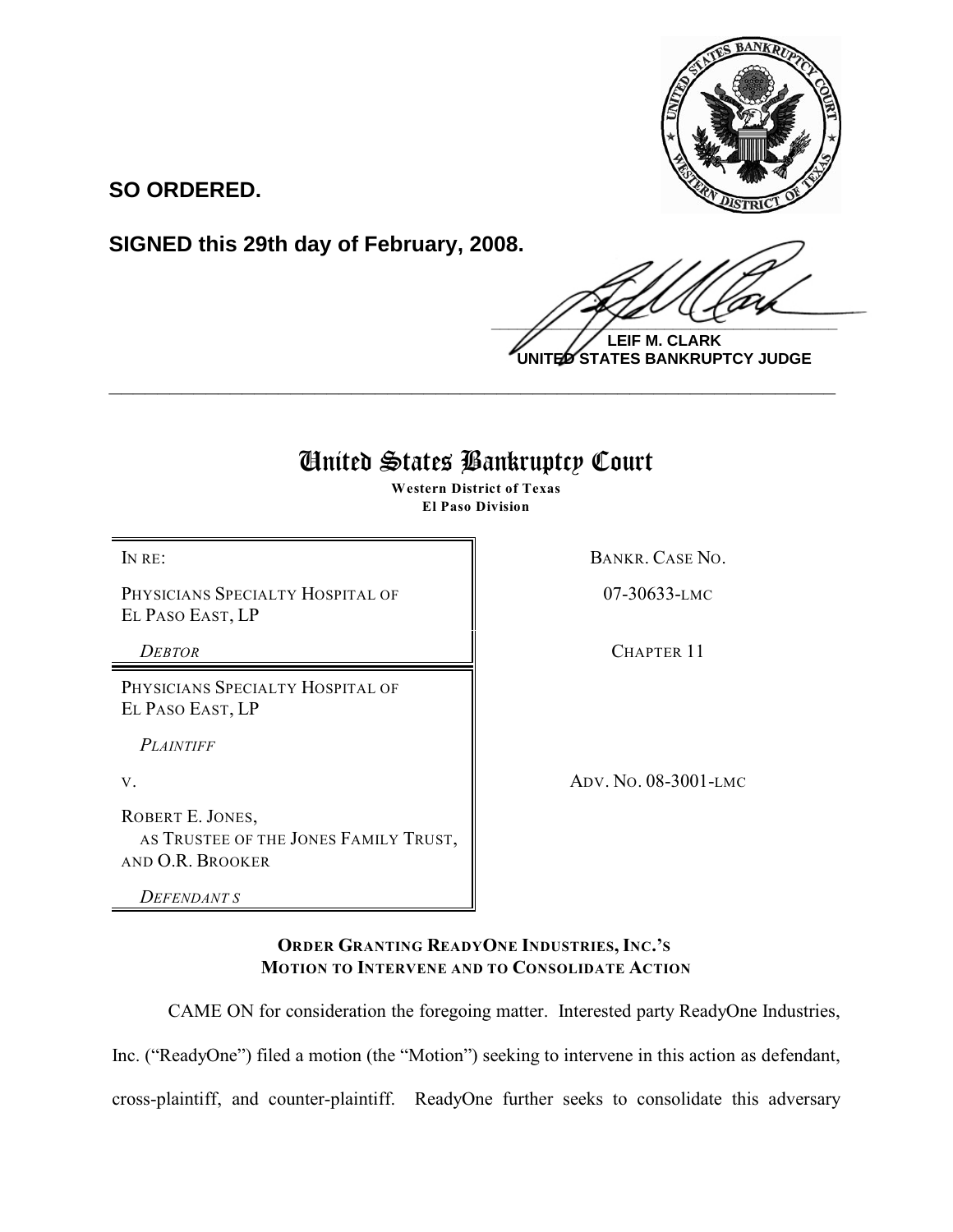proceeding with another related proceeding (the "ReadyOne Proceeding") in which ReadyOne is the plaintiff and the defendants include Physicians Specialty Hospital of El Paso East, LP ("the Debtor"), and Robert E. Jones both in his individual capacity ("Jones") as well as in his capacity as trustee for the Jones Family Trust ("JFT").<sup>1</sup>

## **BACKGROUND**

ReadyOne claims that Jones, who previously served as an officer of ReadyOne, embezzled several millions of dollars from ReadyOne<sup>2</sup> and transferred those funds through JFT to the debtor, labeling the transfers to the debtor as loans from JFT to the debtor. ReadyOne has obtained a judgment jointly and severally against JFT, Jones, and Jones' wife in the amount of \$13,342,079.38. In the bankruptcy case, JFT has filed a proof of claim, requesting \$17,182,742.32 for money allegedly loaned to the debtor. (Case No. 07-30633-lmc, Claim No. 102).<sup>3</sup> ReadyOne argues that the funds allegedly loaned to the debtor were the rightful property of ReadyOne and so should be held in a constructive trust for the benefit of ReadyOne. ReadyOne also seeks to garnish any liens JFT holds against property of the estate. In the instant adversary proceeding, the debtor objects to JFT's claims, seeks to reclassify any debt claimed to be owed to JFT as equity rather than debt, and further seeks to invalidate all liens JFT alleges to hold against property of the estate. ReadyOne, through its Motion, claims that it should be entitled to intervene in this adversary proceeding to protect its judgment against JFT. Should the debtor succeed in this action, says ReadyOne, JFT will have nothing with which to satisfy ReadyOne's judgment.

 $<sup>1</sup>$  Adv. Proc. No. 07-3030-lmc.</sup>

 $<sup>2</sup>$  ReadyOne was known, at the time, as the National Center for Employment of the Disabled (NCED).</sup>

 $3$  Jones, on behalf of JFT, has also filed a proof of claim in the amount of \$13,342,079.38, the exact amount of ReadyOne's judgment against Jones and JFT. (Claim No. 119).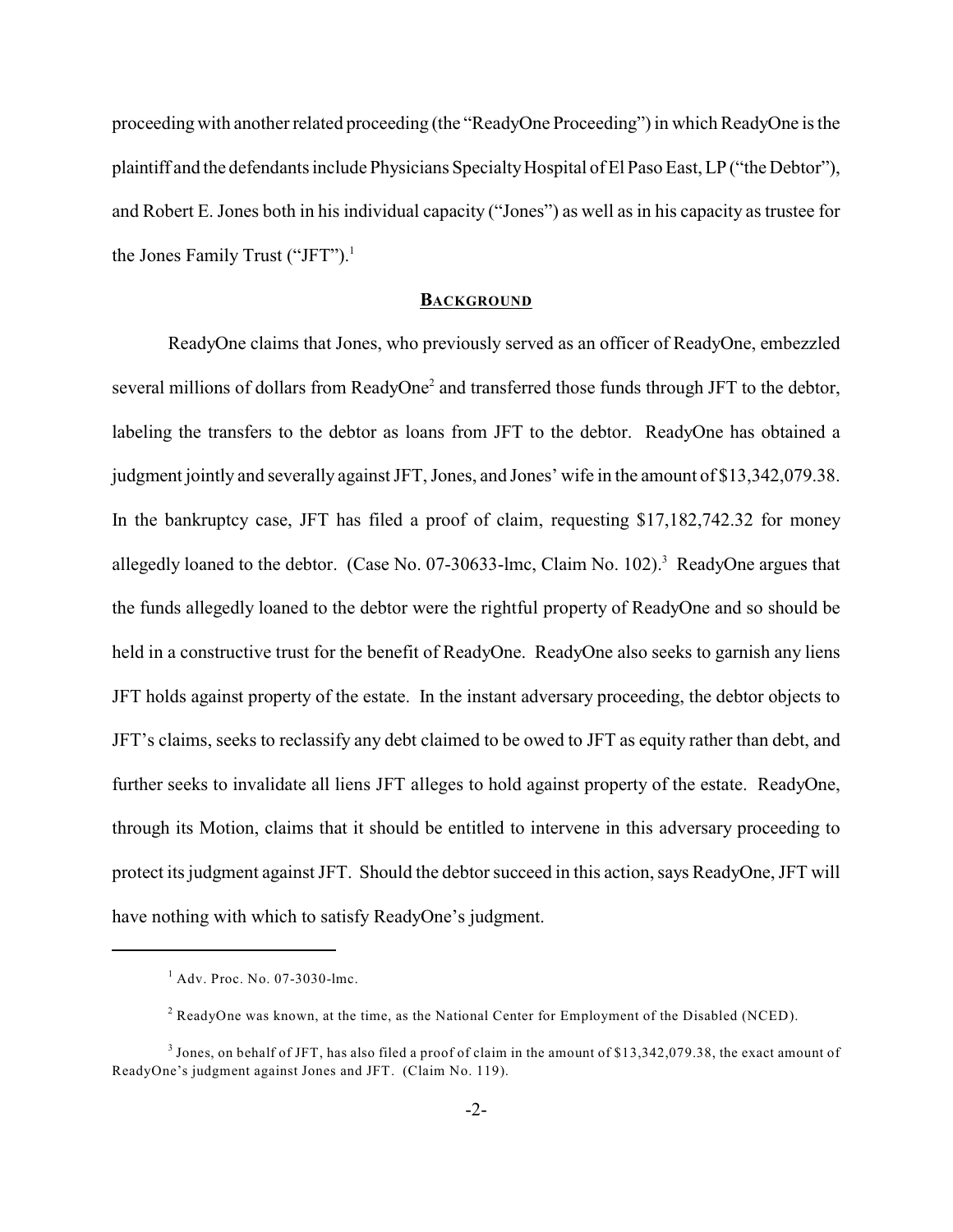#### **INTERVENTION**

ReadyOne argues that its intervention is both mandatory and permissive. The court agrees that intervention is mandatory under the circumstances. Federal Rule  $24(a)(2)$ , made applicable to this adversary proceeding by Bankruptcy Rule 7024, provides that a party in interest may intervene in a proceeding as a matter of right upon (1) a timely motion, and if the party seeking to intervene demonstrates that: (2) it holds a claim relating to property that is the subject of the immediate lawsuit; (3) the disposition of the instant dispute may, as a practical matter, impair or impede its ability to protect that interest; and (4) its interests would not be adequately represented by the existing parties. *See Haspel & Davis Milling & Planting Co. v. Bd. of Levee Comm'rs of the Orleans Levee Dist.,* 493 F.3d 570, 578 (5th Cir. 2007) (citations omitted). The Fifth Circuit has also stated that the inquiry under Rule 24(a)(2) is to be flexible rather than a technical checklist and "should generally be allowed where no one would be hurt and greater justice could be attained." *Ross v. Marshall,* 426 F.3d 745, 753 (5th Cir. 2005) (citing *Edwards v. City of Houston,* 78 F.3d 983, 999 (5th Cir. 1996); *Sierra Club v. Espy,* 18 F.3d 1202, 1205 (5th Cir. 2004)) (internal quotations omitted), *rehearing denied* 456 F.3d 442 (5th Cir. 2006), *cert. denied, Ross v. Allstate Tex. Lloys Ins. Co.,* 127 S.Ct. 1125, 166 L.Ed.2d 892 (2007)). To date, no party has expressed an objection to ReadyOne's objection, and the court is convinced that ReadyOne's participation in this proceeding would achieve greater justice.<sup>4</sup> With that in mind, it is worth considering each element in turn.

First, there is little doubt as to the timeliness of ReadyOne's motion. The complaint in this case was filed on January 14, 2008. ReadyOne filed this motion on February 13, 2008, the same day

<sup>&</sup>lt;sup>4</sup> The court notes that the debtor has filed a request for an agreed order appointing a mediator to resolve this action. (Doc. #8). The form of the agreed order bears the signature of counsel for ReadyOne, indicating that no party intends to object to this Motion. *See id.*, Exhibit A.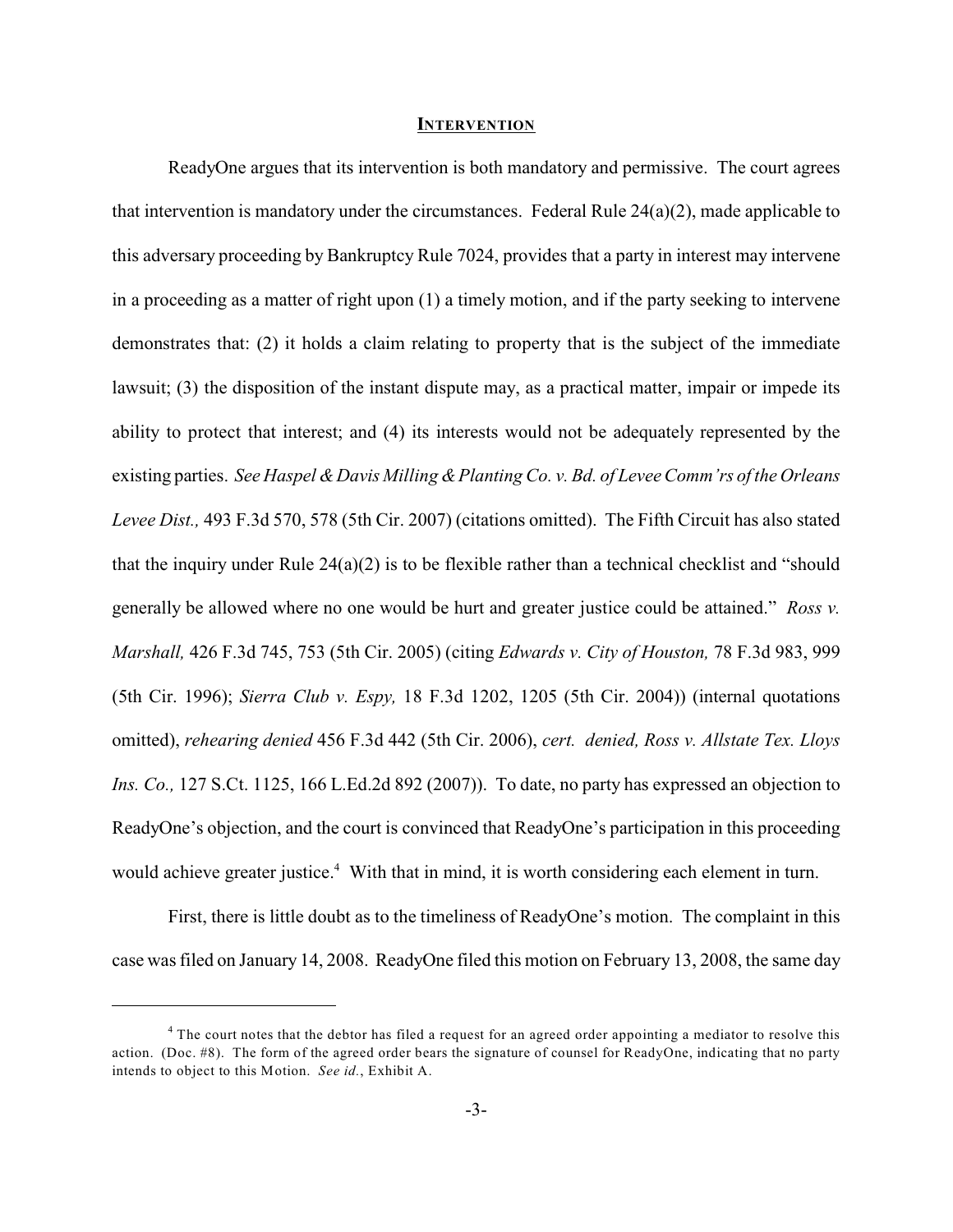that both defendants filed their answers to the complaint. The court has not yet issued a scheduling order. No discovery motions have been filed, and there are no other dispositive motions pending before the court. Timeliness is not a barrier to this motion.

Second, the subject of this adversary proceeding is what distributions, if any, the debtor should make to JFT on account of its claims against the estate. ReadyOne, in its own adversary proceeding which it seeks to consolidate with this proceeding, asserts an interest (effectively a judgment lien) in JFT's right to receive payment from the debtor. An "interest" for the purposes of Rule 24(a)(2) must be direct and not contingent on the outcome of some future litigation. *See Ross v. Marshall,* 456 F.3d 442, 443 (5th Cir. 2006) (citing *Restor-A-Dent Dental Labs., Inc. v. Certified Alloy Prods., Inc.,* 725 F.2d 871 (2d Cir. 1984); *Travelers Indemnity Co. v. Dingwell,* 884 F.2d 629 (1st Cir. 1989)). ReadyOne's interest in JFT's claims has been liquidated through a previous state action, which resulted in ReadyOne obtaining a judgment against JFT exceeding \$13 million. The purpose of the ReadyOne Proceeding was not to liquidate its claim against JFT but, rather, to prevent JFT from disposing of any funds received from the estate. The court finds that ReadyOne holds a sufficient interest in the subject of this adversary proceeding to warrant intervention as a matter of right.

Third, the disposition of this dispute may well impair ReadyOne's interest. The debtor, through this adversary proceeding, seeks to minimize, or to eliminate, the distributions it must make to JFT. ReadyOne claims a direct interest in those distributions as a means of satisfying its judgment against JFT. At the same time, ReadyOne argues that the funds embezzled from ReadyOne were used to fund of the debtor's business. ReadyOne has filed several proofs of claim in the bankruptcy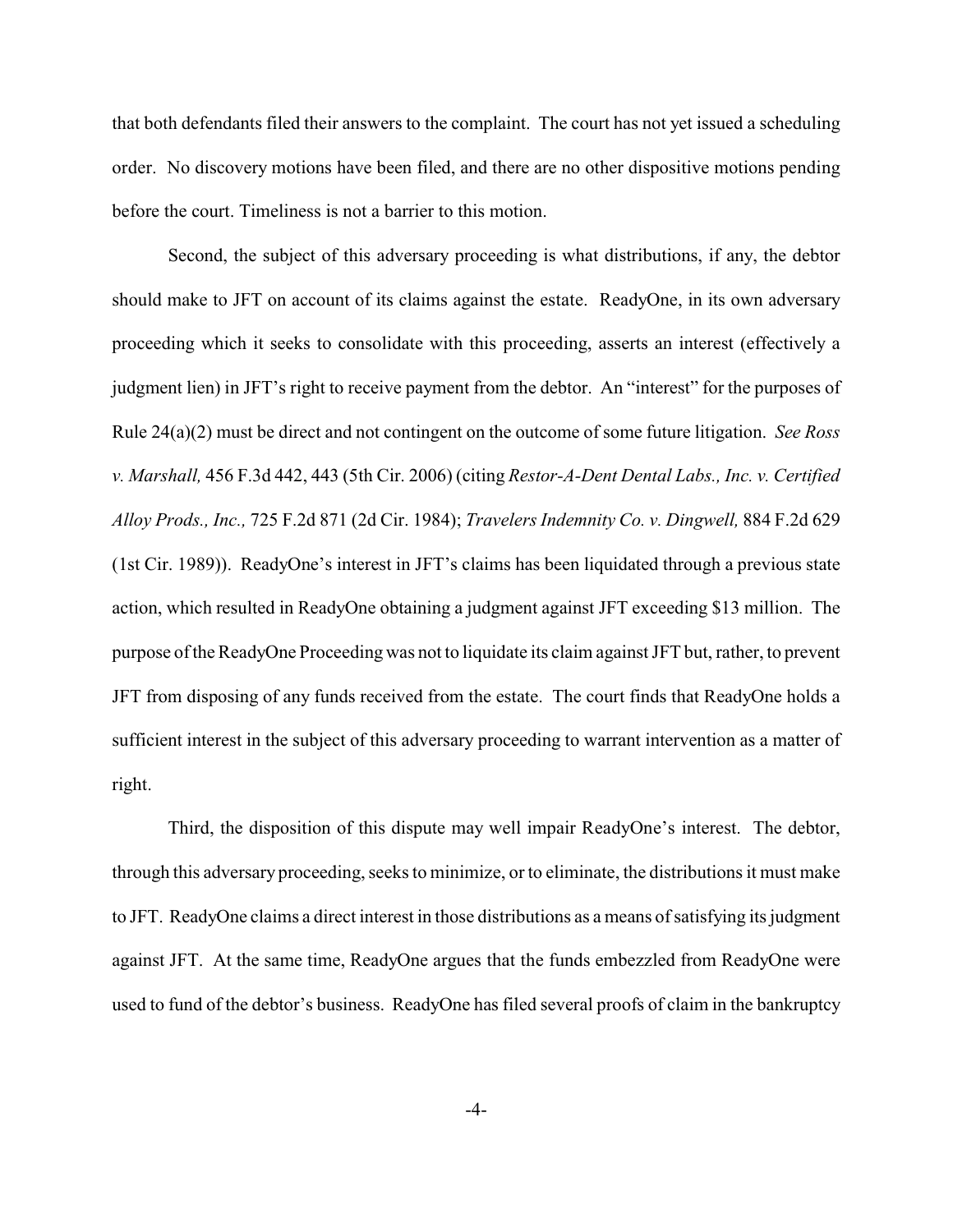case, based on Jones' conduct in his capacity as a principal for the debtor.<sup>5</sup> The claim which ReadyOne asserts against JFT and its right to distributions from the estate are one of several ways ReadyOne seeks to satisfy its judgment against Jones and JFT. To say that intervention is mandatory to satisfy its judgment is not entirely accurate. However, that is not what the Rule requires. It is sufficient for the purposes of Rule 24(a)(2) to conclude that the disposition of this action without ReadyOne's participation may *impair* its ability to satisfy its judgment.

Finally, the court is convinced that JFT and Brooker will not adequately represent ReadyOne's interests in this adversary proceeding. As ReadyOne argues in its motion, JFT has little financial incentive to defend against this action knowing that, in all likelihood, whatever distributions it receives from the estate will be directed to ReadyOne. Implicit in this argument is the likely nonfeasance of JFT in defending its interests in this action, which is sufficient to meet the "minimal" burden of this fourth prong for intervention under Rule 24(a)(2). *See Haspel & Davis,* 493 F.3d at 578-79 (citations omitted).

Because ReadyOne has demonstrated all required elements of intervention as a matter of right under Rule  $24(a)(2)$ , the court need not discuss permissive intervention under Rule  $24(b)(2)$ , aside from noting that the court has the discretion to grant ReadyOne's motion under that subsection and would so exercise that discretion if not for ReadyOne's mandatory right to intervene under subsection  $(a)(2)$ .

### **CONSOLIDATION**

ReadyOne also seeks to consolidate this adversary case with the ReadyOne Proceeding. The standard for granting that request is a finding that there exist common questions of fact or law. *See*

 $<sup>5</sup>$  Claim Nos. 129-133.</sup>